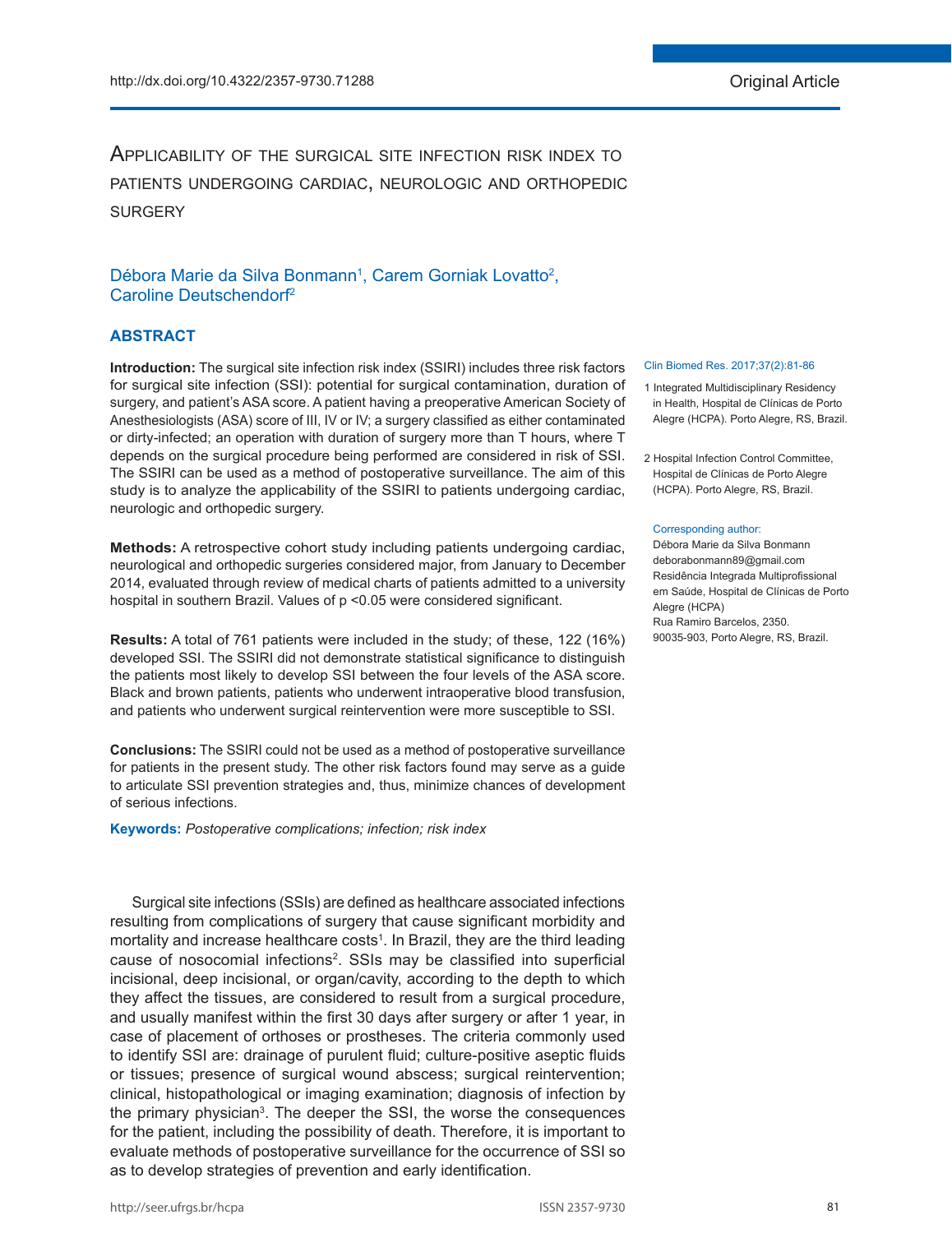The SSI risk index (SSIRI) is a postoperative surveillance method designed by the National Nosocomial Infections Surveillance that includes three risk factors for SSI, namely: potential of contamination (contaminated or dirty-infected surgeries score one point); surgical duration (surgeries longer than the 75th percentile of duration of surgery score one point); and risk classification according to the American Society of Anesthesiology (ASA) (patients classified as ASA III, IV or V score one point). In a validation study of this index, SSI rates for patients with SSIRI scores of 0, 1, 2 and 3 were 1.5%, 2.9%, 6.8%, and 13.0% of surgeries, respectively<sup>4</sup>. That is, each additional risk factor increases the likelihood of SSI.

The SSIRI is widely used in several countries, but has not been validated for the Brazilian population yet.<sup>5</sup> In our hospital, the SSIRI is not systematically used. Thus, the present study aimed to evaluate a new method of searching for SSI, since this complication is of great epidemiological importance, and the consequences for the patient may be exacerbated by the delay in receiving diagnosis and treatment. If there is a good correlation between the SSIRI and SSIs in patients who underwent cardíac, neurological, and orthopedic surgeries, the follow-up of patients with the greatest number of risk factors for developing SSI may be improved, which prevent losses and justifies the present study to evaluate the applicability of the SSIRI.

The general aim of this study was to analyze the applicability of the SSIRI to patients of a university hospital in southern Brazil by assessing the direct correlation between the SSIRI and SSI rates in cardiac, neurological, and orthopedic major surgeries conducted in 2014. The specific aim was to analyze other factors that may be associated with the occurrence of SSI that are not included in the calculation of the SSIRI.

### **METHODS**

A quantitative, observational, retrospective, cohort study approved by the Research Ethics Committee (CEP) under the register number CAAE 52157615.8.0000.5327 was conducted in a university hospital in southern Brazil.

SSIs were identified by active search of patients admitted to the study hospital to monitor their evolution during hospitalization and by active post-discharge search of their postoperative outpatient visits. There is a possibility of loss due to surgeon's failure to notify SSIs and patient's failure to attend postoperative visits.

We reviewed the online medical records of patients meeting inclusion criteria, i.e., who underwent cardiac, neurological, and orthopedic surgeries from January to December 2014. Primary variables (duration of

surgery, ASA class, and potential of contamination) were collected for calculating the SSIRI. Secondary variables were gender, ethnicity, age, surgical service, use of orthoses and prostheses, infusion of blood components, surgical reintervention (defined as a new procedure related to the main surgery due to an unfavorable outcome without restriction of time after surgery), surgical status (urgent vs. elective), length of hospital stay before surgery (in the present study, admission greater than 24 hours was considered a risk factor for SSI), and microorganisms isolated from surgical wound cultures. Patients whose medical records did not provide all information required to calculate the SSIRI, patients who died during the intraoperative period or within the first 30 days after surgery (time frame for the development of SSIs), patients classified as ASA VI (brain death organ donor), and patients who remained admitted for less than 30 days and did not return to postoperative visits, making their follow-up impossible, were excluded from the study. We searched data from 30 days after surgeries who did not involve placement of prostheses and orthoses or from 1 year after surgeries for placement of prostheses and orthoses. The diagnosis of SSI was based on the criteria established by the Center for Disease Control and Prevention<sup>3</sup>.

Statistical analysis was made using the Epi Info version 2000 Beta and the Statistical Package for the Social Sciences (SPSS) software version 18.0. Simple frequency distribution, measures of central tendency (mean or median), and measures of variability were obtained to characterize and describe patients. Overall incidence rates were calculated for each SSIRI score, and chi-squared test and ANOVA were used to assess the statistical correlation of the SSIRI with SSI rates and other possible risk factors for SSI. A value of p < 0.05 was considered statistically significant.

# **RESULTS**

Out of a population of 1,223 patients, 761 who underwent cardiac, neurological, and orthopedic surgeries were included in the study. The main reasons for exclusion were length of hospital stay below 30 days and failure to attend to outpatient visits, accounting for 394 (85.3%) cases. Since this is a retrospective study and the study hospital does not routinely conduct post-discharge searches by telephone or questionnaire to investigate postoperative outcomes of all surgical patients, some of them may have developed SSI and may have sought other healthcare facilities, making it impossible for the study institution to know whether the patient developed SSI or not. The other reasons for exclusion from the study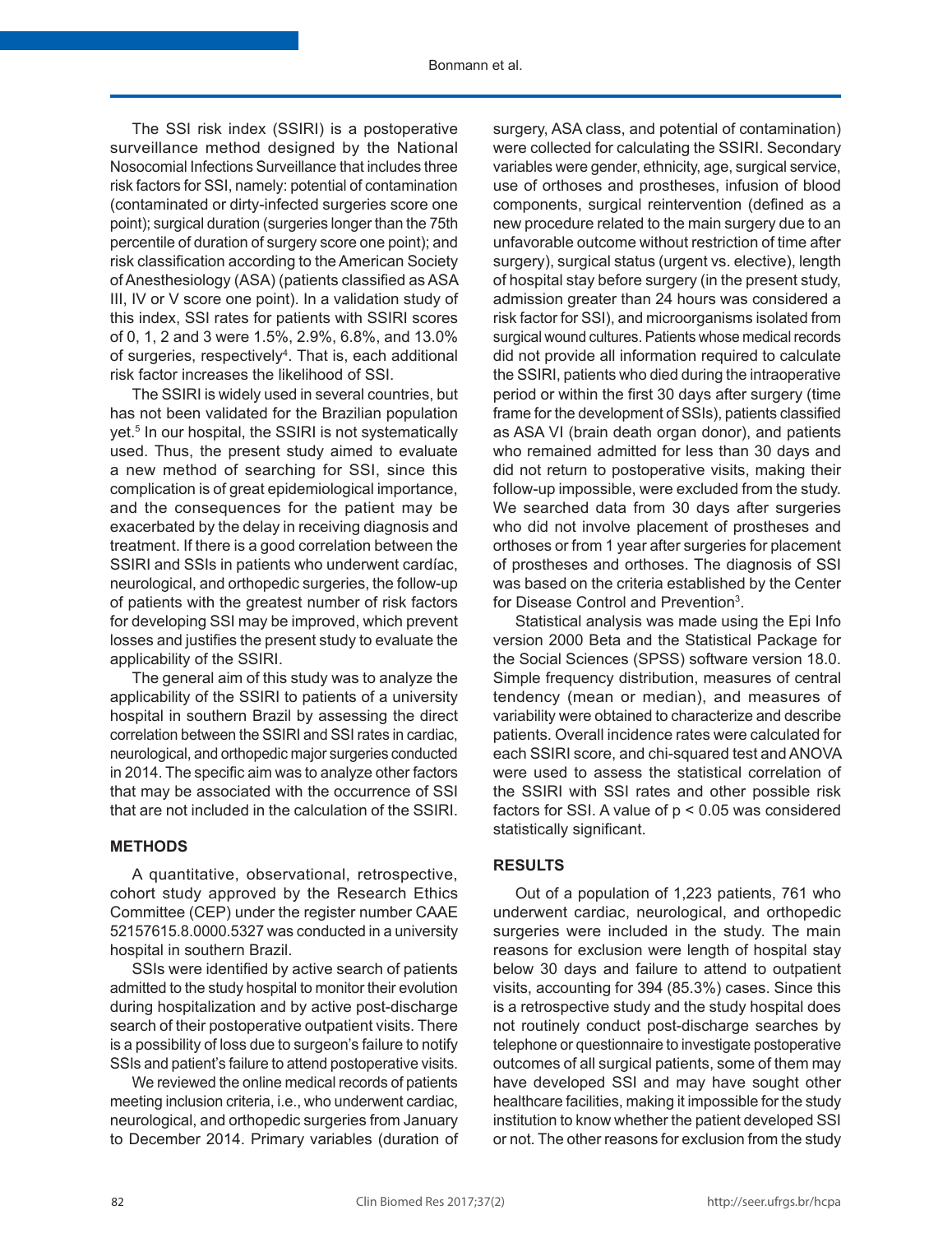were death within the first 30 days after surgery, with 63 (13.6%) cases; missing information to calculate the SSIRI, with 3 (0.6%) cases; and intraoperative death, with 2 (0.5%) cases.

Of the 761 patients who underwent surgery, 122 (16%) developed SSI. The most frequent depth of infection was deep incisional, with 49 (40%) cases, followed by organ/cavity, with 45 (37%) cases, and deep incisional, with 28 (23%) cases. The SSI rates for patients with SSIRI scores of 0, 1, 2 e 3 were 247 (32.5%), 426 (56.0%), 87 (11.4%), and 1 (0.1%), respectively. SSI infection occurred in 37 (15.0%) patients with SSIRI score of 0, 66 (15.5%) with SSIRI score of 1, 19 (21.8%) with SSIRI score of 2, and none of the patients with SSIRI score of 3.

With regard to the potential of surgical contamination, 726 (95.4%) surgeries were classified as clean, 34 (4.5%) were classified as infected, and 1 (0.1%) was classified as potentially contaminated. As for ASA class, 402 (52.8%) patients were classified as ASA I and II, whereas 359 (47.2%) were classified as ASA III, IV and V. When it comes to duration of surgery, 213 (28%) surgeries were longer than the 75th percentile for duration of surgery.

Higher SSIRI scores did not lead to a statistically significant increase in the occurrence of SSI. In the present study, the incidence of SSI was higher than that of a previous validation study. Figure 1 shows the correlation between SSI rates and SSIRI scores in the current study and in the validation study.

There was no difference in infection rates stratified by gender and age. The use of prostheses or orthoses, length of hospital stay before surgery, and surgical status exhibited no statistically significant difference in the development of SSI. Similarly, the three surgical services analyzed (cardiac, neurological, and orthopedic surgeries) were not



Figure 1: Comparison between surgical site (SSI) rates and SSI risk index (SSIRI) scores. \*Number of patients with SSI/Number of patients with the corresponding SSIRI score.

risk factors for SSI. In addition, black and brown patients were more likely to develop SSI when compared to white patients (odds ratio [OR] = 1.9, 95% confidence interval [95%CI] 1.2-3.1; p= 0.003). The intraoperative infusion of blood components was found to promote a nearly two-fold increase in the risk of SSI (OR = 2.14;  $95\%$ CI 1.14-4.02; p = 0.01), whereas surgical reintervention promoted a nearly seven-fold increase in this risk (OR = 7.67; 95%CI 3.77-15.58; p = 0.01), as shown in Table 1.

With regard to surgical wound cultures, 45 (37.0%) were positive. Gram-positive bacteria accounted for 60.0% of SSI cases, followed by Gram-negative bacteria, with 37.8% of the cases, and funguses, with 2.2% of the cases. The microorganism most commonly isolated from patients with SSI was *Staphylococcus aureus*, with 16 (35.6%) cases. Table 2 shows a detailed description of the microorganisms isolated from patients with SSI.

## **DISCUSSION**

The risk factors assessed using the SSIRI were not able to distinguish which patients are more likely to develop SSI, because there was no statistically significant difference in the incidence of SSI between groups of patients with different SSIRI scores. Only one patient had a SSIRI of 3, but did not develop SSI. This probably results from the low potential of contamination of surgeries, because 95.5% of them were classified as clean or potentially contaminated, which means that almost all patients did not score in one of the three risk factors for SSI. The other risk factors included in the SSIRI also had a low frequency, since 52.8% of patients did not present with comorbidities identified as a risk factor for SSI according to the ASA classification, and 72% of surgeries occurred within an appropriate time period.

Two Brazilian studies<sup>5,6</sup> also found that the SSIRI was not correlated with SSI rates in their study population, and one study<sup>7</sup> found that there was a statistically significant correlation between SSIRI scores and SSI rates. The first of these studies investigated orthopedic surgical patients, showing that there was a linear increase in the SSI rates as the SSIRI score increase, but, similarly to the present study, this increase was small and had no statistical significance. Additionally, this same study found patients with a SSIRI score of 0, 1 and 2 only, with score 2 accounting for less than 8% of study patients. No patient was classified into SSIRI score of 35 . In the second study, which analyzed patients who underwent procedures of 97 surgical services, 97.8% of procedures scored SSIRI 0 and SSIRI 1, and the incidence of SSI was higher than that expected according to the previous validation study. There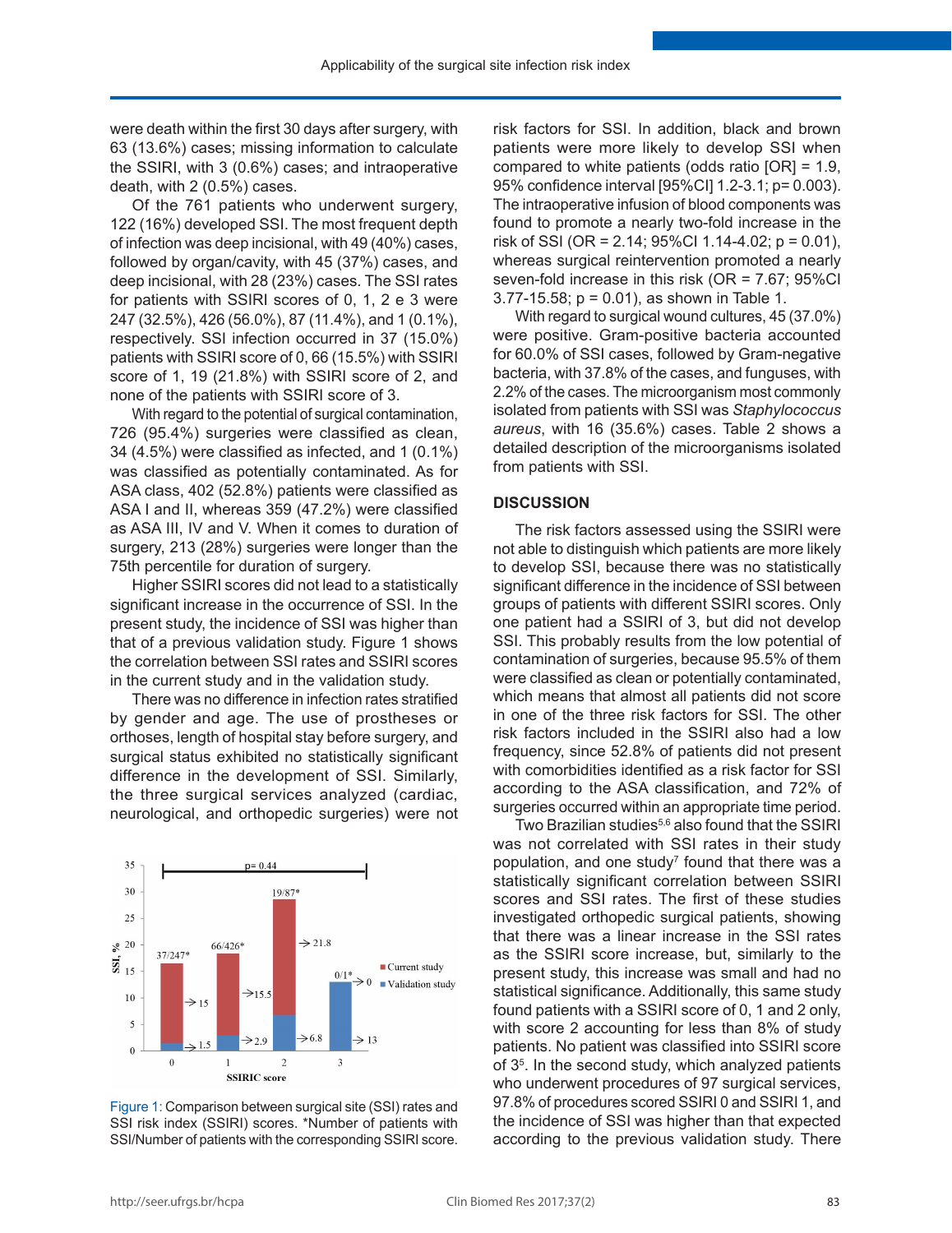Bonmann et al.

| Table 1: Characterization of patients, surgeries, and development of SSI. |                  |                 |             |  |  |  |  |
|---------------------------------------------------------------------------|------------------|-----------------|-------------|--|--|--|--|
| Variable                                                                  | Frequency (n, %) | SSI (n, %)      |             |  |  |  |  |
| Gender                                                                    |                  |                 |             |  |  |  |  |
| Female                                                                    | 361/761 (47%)    | 63/361 (17.4%)  | $p = 0.15$  |  |  |  |  |
| Male                                                                      | 400/761 (53%)    | 59/400 (14.7%)  |             |  |  |  |  |
| Race/ethnicity                                                            |                  |                 |             |  |  |  |  |
| <b>Black</b>                                                              | 52/761 (6.8%)    | 15/52 (28.8%)   |             |  |  |  |  |
| <b>Brown</b>                                                              | 24/761 (3.2%)    | 6/24(25%)       | $p = 0.003$ |  |  |  |  |
| White                                                                     | 685/761 (90%)    | 101/685 (14.7%) |             |  |  |  |  |
| Age, years                                                                |                  |                 |             |  |  |  |  |
| $< 20$ :                                                                  | 74/761 (9.7%)    | 14/74 (19%)     |             |  |  |  |  |
| 20-39                                                                     | 112/761 (14.7%)  | 13/112 (10.6%)  |             |  |  |  |  |
| 40-59                                                                     | 221/761 (29%)    | 30/221 (13.5%)  | $p > 0.05*$ |  |  |  |  |
| 60-79                                                                     | 316/761 (41.5%)  | 58/316 (18.3%)  |             |  |  |  |  |
| $> 80$ :                                                                  | 38/761 (5%)      | 7/38 (18.4%)    |             |  |  |  |  |
| Surgical service                                                          |                  |                 |             |  |  |  |  |
| Cardiology                                                                | 230/761 (30.2%)  | 41/230 (17.8%)  |             |  |  |  |  |
| Neurology                                                                 | 233/761 (30.6%)  | 39/233 (16.7%)  | $p > 0.05*$ |  |  |  |  |
| Orthopedics                                                               | 298/761 (39.1%)  | 42/298 (14%)    |             |  |  |  |  |
| Use of prostheses or orthoses                                             |                  |                 |             |  |  |  |  |
| No                                                                        | 405/761 (53.2%)  | 70/405 (17.3%)  | $p = 0.15$  |  |  |  |  |
| Yes                                                                       | 356/761 (46.8%)  | 52/356 (14.6%)  |             |  |  |  |  |
| Infusion of blood components                                              |                  |                 |             |  |  |  |  |
| Yes                                                                       | 57/761 (7.5%)    | 15/57 (26.3%)   | $p = 0.01$  |  |  |  |  |
| No                                                                        | 704/761 (92.5%)  | 107/704 (15.2%) |             |  |  |  |  |
| Surgical reintervention                                                   |                  |                 |             |  |  |  |  |
| Yes                                                                       | 34/761 (4.5%)    | 19/34 (56%)     | $p = 0.01$  |  |  |  |  |
| <b>No</b>                                                                 | 727/761 (95.5%)  | 103/727 (14.2%) |             |  |  |  |  |
| Surgical status                                                           |                  |                 |             |  |  |  |  |
| Urgent                                                                    | 106/761 (14%)    | 20/106 (19%)    | $p = 0.3$   |  |  |  |  |
| Elective                                                                  | 655/761 (86%)    | 102/655 (15.6%) |             |  |  |  |  |
| Length of hospital stay before surgery                                    |                  |                 |             |  |  |  |  |
| < 24 h                                                                    | 405/761 (53.2%)  | 68/405 (16.8%)  | $p = 0.5$   |  |  |  |  |
| >24 h                                                                     | 356/761 (46.8%)  | 54/356 (15.2%)  |             |  |  |  |  |

\*When compared to the group of higher incidence of SSI with the others.

| Table 2: Microorganisms isolated from fluid cultures of |  |  |  |
|---------------------------------------------------------|--|--|--|
| surgical wounds.                                        |  |  |  |

| <b>Microorganism</b>                 | n  | %    |
|--------------------------------------|----|------|
| Gram-positive                        |    |      |
| Staphylococcus aureus                | 16 | 35.6 |
| Staphylococcus sp coagulase negative | 9  | 20   |
| Enterococcus sp                      | 1  | 2.2  |
| Streptococcus sp                     | 1  | 2.2  |
| Gram-negative                        |    |      |
| Klebsiella sp                        | 4  | 9    |
| Enterobacter sp                      | 4  | 9    |
| Proteus sp                           | 2  | 4.4  |
| Pseudomonas sp                       | 2  | 4.4  |
| Serratia sp                          | 2  | 4.4  |
| Citrobacter sp                       | 2  | 4.4  |
| Acinetobacter sp                     | 1  | 2.2  |
| <b>Funguses</b>                      |    |      |
| Aspergilus sp                        |    | 2.2  |

was statistical significance only in gastrointestinal surgeries, cases in which the study correlated the SRI and SSI according to mefical service<sup>6</sup>. The last study pointed out the correlation between the SRI and SSI rates in clean and potentially contaminated surgeries; however, rates were also higher than those of the validation study<sup>7</sup>.

In the present study, other risk factors for SSI were observed, namely intraoperative transfusion of blood components, surgical reinterventions, and African or mixed ethnicity. Blood transfusion causes patient's immunosuppression, which may have increased the likelihood of developing SSI<sup>8-10</sup>. Reintervention may be a risk factor due to additional handling of the surgical site, favoring the colonization and carrying of microorganisms to the surgical site<sup>10</sup>. Ethnicity may pose risks for infection due to the intrinsic risks of this population<sup>6</sup>.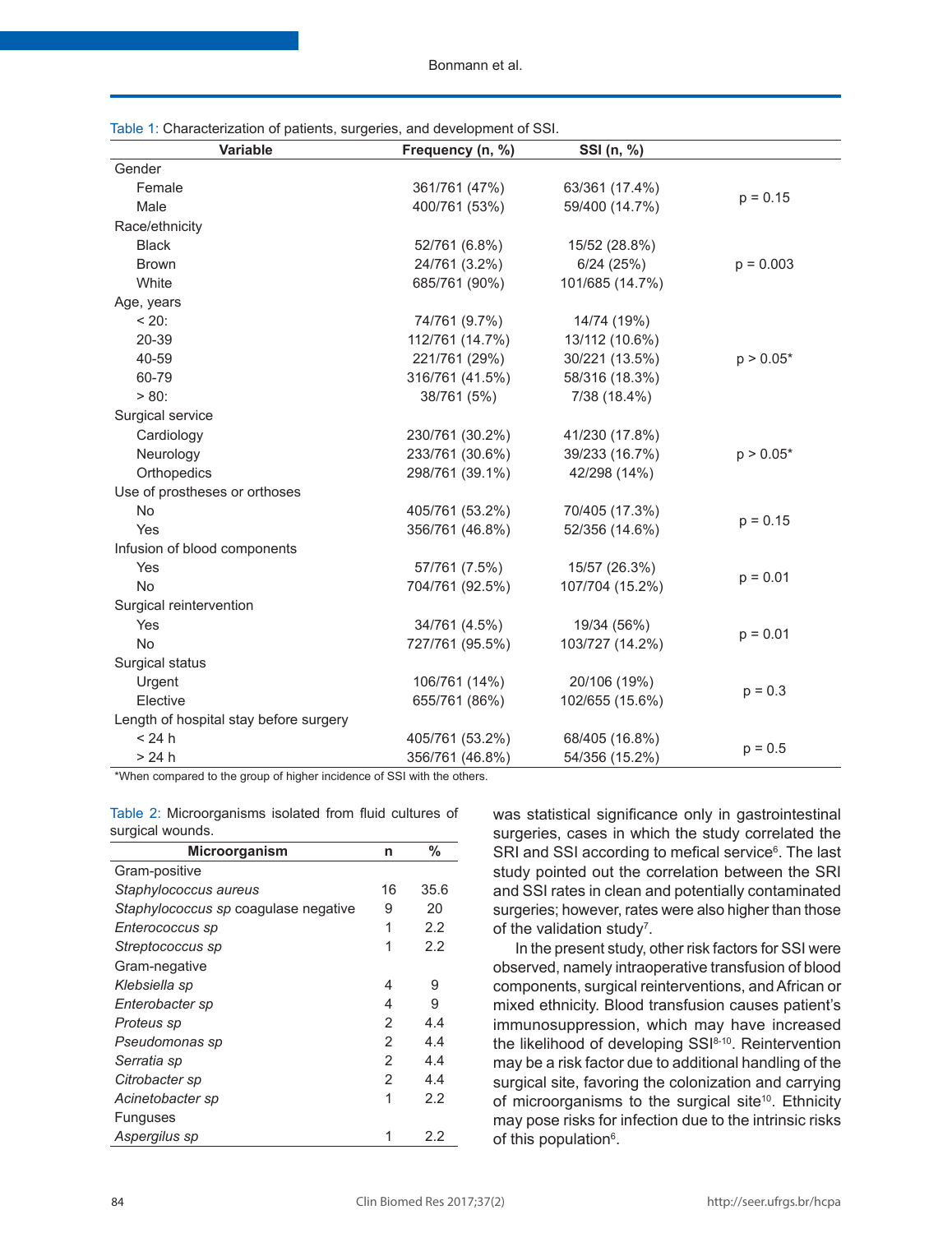With regard to the other data collected in the present study that could also be risk factors for SSI, there was no statistically significant difference in the development of SSI in terms of sex, age, surgical service, hospital length of stay before surgery, surgical status, and use of prostheses and orthoses. The correlation between SSI and sex has shown conflicting results. One study found that SSI is more common in male patients ( $p < 0.001$ )<sup>9</sup>, whereas another found that it was more common in female patients ( $p = 0.000$ )<sup>11</sup>. Gastrointestinal surgeries exhibited differences in the development of SSI. The results may be attributed to the risk of microbial colonization in these surgeries<sup>8</sup>. The study by Kok et al.<sup>12</sup> shows that 19.6% of patients who underwent an emergency surgery and 6.8% of those who underwent elective surgery developed SSI. The increased risk of infection in emergency surgeries was attributed to inadequate preoperative optimization of assessment of comorbidities and contamination at the surgical site. The use of prostheses and orthoses has been identified as a risk factor due to the formation of a bacterial biofilm in these devices, which acts as a barrier against the host immune response and antibiotic penetration<sup>10</sup> and increases microorganism colonization<sup>8</sup>.

Consistent with the literature on depth of infection $\delta$ , incisional infection was the most frequent in the present study (40% of SSI cases). However, more severe organ/cavity infections were the second more frequent in our study (37% of cases of SSI), but the third leading cause in the study by Isik et al., accounting for 18% of the cases $8$ .

With regard to microorganisms isolated from fluid cultures of patients with SSI, other Brazilian study also found that the predominant isolates were Gram-positive microorganisms (53% of the observed infections). Gram-negative bacilli and funguses accounted for 45% and 2% of the isolates, respectively<sup>13</sup>. Conversely, a European study found that Gram-negative isolates were the predominant findings, with 82.7% of patients with SSI, followed by Gram-positive isolates, with 15% of patients, and funguses, with 2.3% of patients<sup>8</sup>. Since Gram-positive microorganisms are commonly found in the skin, it is acceptable that they occur more

frequently in surgical wound cultures. However, it bears noting the importance of correct skin antisepsis with chlorhexidine baths before the procedure, antisepsis of surgical wound with alcohol solutions, chlorhexidine, or povidone-iodine (PVP-I), previous decolonization of patients carrying *Staphylococcus aureus*, and correct cleaning of hands with alcohol or chlorhexidine before incision<sup>14</sup>.

The study may pose risk to patients due to the possible breach of confidentiality resulting from the access to online medical records. Additionally, it revealed the collective benefit of future interventions for patients who underwent preventive surgeries and intervention in postoperative complications. Other studies should be conducted with an increased number of patients and surgical services to investigate the applicability of the SIIRI in other patients with SSI.

The most important limitations of the study lie on its retrospective design, leading to depending on the availability of information in online medical records, and on the types of surgeries listed, which restricted the possibility of including more patients with SIIRI score of 3. Data comparison was complicated by the scarcity of studies analyzing the same topic.

The SSIRI was not applicable to patients and types of surgery assessed in this study, because the sum of risk factors included in this index did not result in significant differences. Conversely, intraoperative transfusion of blood components, surgical reinterventions, and black or mixed ethnicity were shown to be a risk factor for SSI. These factors enable to articulate strategies to prevent SSI, improve methods of active search of signs and symptoms in patients with SSI, and minimize the risk of developing severe infections.

### *Acknowledgements*

We thank the Hospital Infection Control Committee for providing us with data and for having contributed to the development of this research.

### *Conflicts of interest*

The authors declare no conflicts of interest.

### **REFERENCES**

- 1. Gibbons C, Bruce J, Carpenter J, Wilson AP, Wilson J, Pearson A, et al. Identification of risk factors by systematic review and development of risk-adjusted models for surgical site infection. *Health Technol Assess*. 2011;15(30):1-156, iii-iv[. PMid:21884656.](http://www.ncbi.nlm.nih.gov/entrez/query.fcgi?cmd=Retrieve&db=PubMed&list_uids=21884656&dopt=Abstract) [http://dx.doi.](http://dx.doi.org/10.3310/hta15300) [org/10.3310/hta15300](http://dx.doi.org/10.3310/hta15300).
- 2. Brasil. Agência Nacional de Vigilância Sanitária. *Critérios Nacionais de Infecções relacionadas à assistência à saúde*. Brasília: ANVISA; 2009. Série Segurança do Paciente e Qualidade em Serviços de Saúde.
- 3. Centers for Disease Control and Prevention (CDC). *Protocol*

*corrections, clarification, and additions: procedure-associated events surgical site infection*. Atlanta; 2013.

4. Culver DH, Horan TC, Gaynes RP, Martone WJ, Jarvis WR, Emori TG, et al. Surgical wound infection rates by wound class, operative